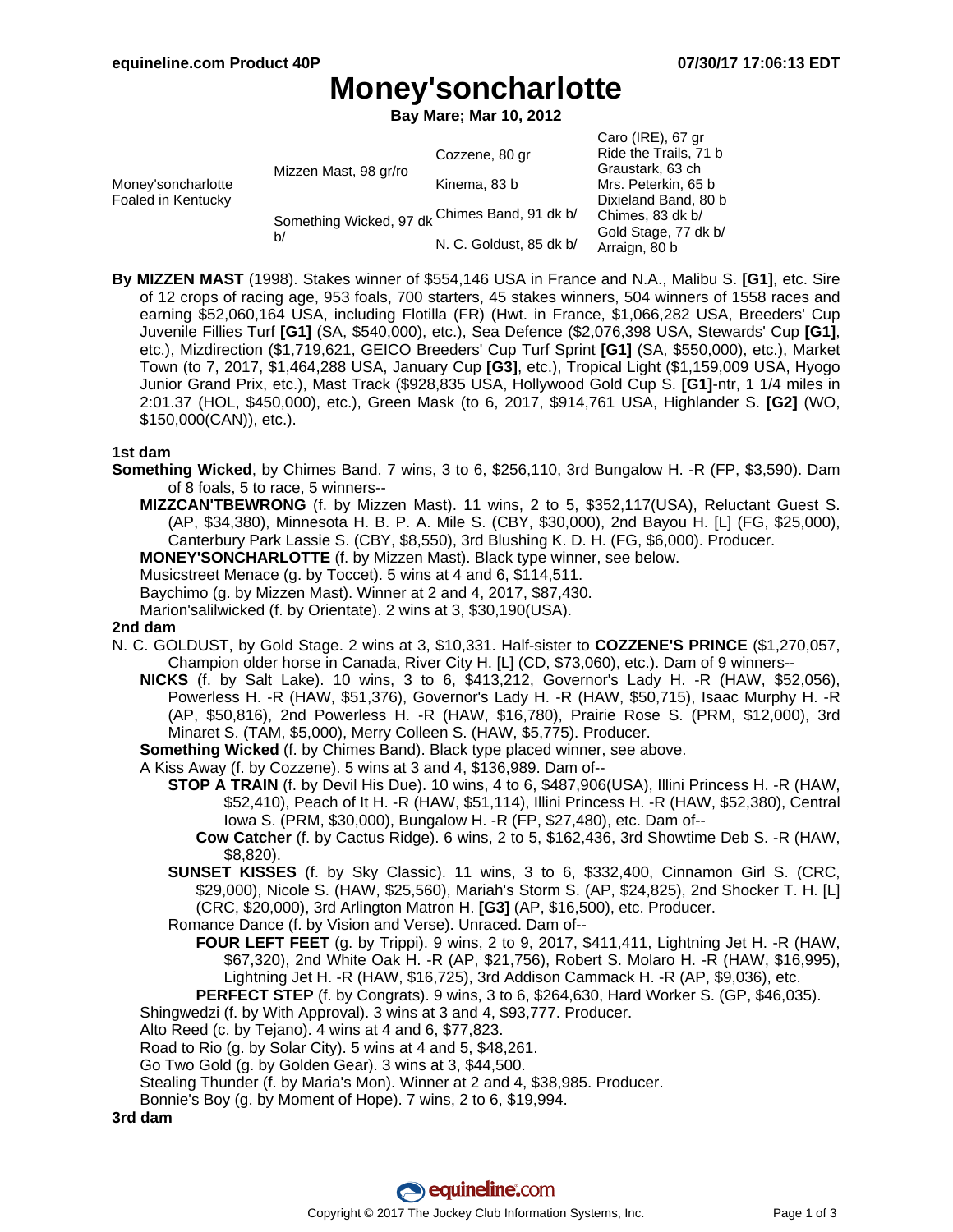### **Money'soncharlotte**

**Bay Mare; Mar 10, 2012**

- ARRAIGN, by Judger. Placed at 3. Half-sister to **WAITLIST** (\$549,355, Creme de la Fete Claiming S. [L], etc., sire), **Dowager Empress** (\$21,351 (USA), 3rd Honda Legend S.). Dam of 7 winners--
	- **COZZENE'S PRINCE** (g. by Cozzene). 16 wins, 3 to 8 in NA , \$1,270,057 (USA), Champion older horse in Canada, River City H. [L] (CD, \$73,060), Fair Play Breeders' Cup S. [L] (WO, \$62,688(CAN)), Valedictory S. [L] (GRD, \$39,852(CAN)), Horometer S. [L] (GRD, \$39,636(CAN)), Connaught Cup S. -R (WO, \$66,420(CAN)), Seagram Cup H. -R (WO, \$65,880(CAN)), Halton S. -R (WO, \$64,200(CAN)), Halton S. -R (FE, \$61,650(CAN)), etc.
	- N. C. Goldust (f. by Gold Stage). See above.
	- =Lady Advocate (SAF) (f. by =Dolpour (IRE)). Winner at 3 in SAF. Dam of--
		- **=JUDICIAL (SAF)** (g. by Miesque's Approval). 7 wins, 2 to 5 in SAF, \$157,841 (USA), Victory Moon S. **[G2]**, 2nd Mike And Carol Bass Champions Cup **[G1]**, Jubilee H. **[G3]**, Drum Star H., 3rd Gauteng Sansui Summer Cup **[G1]**, etc.
	- Rain Current (f. by Little Current). 7 wins at 4 and 5, \$47,910. Producer.
	- =Adjourned (SAF) (g. by Personal Hope). Winner at 4 in SAF.
	- =Cozzenes Princess (SAF) (f. by =Jabal Tarik). Winner at 3 in SAF. Producer.
	- =Vital Witness (g. by Alphabatim). 3 wins, 3 to 5 in SAF.
	- =Call to Court (SAF) (f. by Al Mufti). Placed at 4 in SAF. Producer.

### **4th dam**

- RENOUNCE, by Buckpasser. Unplaced in 2 starts. Half-sister to **INTREPID HERO** (\$405,305, Hollywood Derby**-G1**, etc., sire), **PREDICTABLE** (\$191,937, Selima S., etc.), **PRIMED** (Probationers S., etc., sire), **Sovereign Dancer** (\$50,487 (USA), 2nd Grand Prix de Vichy**-G3**, Among the leading sires twice), **Brave Lady** (\$23,045, 2nd Jasmine S., etc.). Dam of 8 winners, including--
	- **WAITLIST** (c. by Avatar). 18 wins, 3 to 9, \$549,355, Creme de la Fete Claiming S. [L], Colonel Power S. (FG, \$13,170), [Q] at Aqueduct 4 times, [Q] at Belmont Park 3 times, 2nd Assault H. **[G3]**, Diplomat Way H. (FG, \$4,440), Tenacious H. (FG, \$4,515), [Q] at Aqueduct twice, etc. Sire.
	- **Dowager Empress** (f. by Vice Regent). 5 wins, 2 to 4 in ENG and AUS, \$21,351 (USA), 3rd Honda Legend S.
		- **=GILLESPIE** (g. by Rhythm). 6 wins, 2 to 4 in AUS, \$103,309 (USA), Queen's Cup **[G3]**, 3rd City Tattersalls Club Cup.
		- **=QUEEN ISOLT** (f. by \*Sir Tristram). 6 wins, 2 to 4 in SAF, Tibouchina S. **[G3]**, 2nd Natalia S. **[G3]**, 3rd Post Golden Slipper **[G2]**, Turffontein Fillies & Mares S. **[G2]**.
	- Promiscuous Angel (f. by Deputy Minister). Winner at 3, \$7,300.
		- **NO CURFEW** (g. by Unaccounted For). 9 wins, 2 to 6, \$183,163, Gottstein Futurity [L] (EMD, \$55,000), Washington Thoroughbred Breeders' Association Lads S. (EMD, \$26,235).
		- **Catmantoo** (g. by Vision and Verse). 9 wins, 3 to 8, \$228,803(USA), 3rd Razorback H. **[G3]** (OP, \$15,000), Tenacious H. (FG, \$6,000).
	- Danielle (f. by Storm Cat). Winner at 3 in AUS, \$5,791 (USA).
		- **=YASUMORI (AUS)** (g. by Fusaichi Pegasus). 3 wins at 3 in AUS, placed at 7 in HK , \$140,404 (USA), Perfect Vision Carbine Club S.
		- **=Time Deposit (AUS)** (g. by Secret Savings). Winner at 2 and 3 in AUS, \$33,023 (USA), 2nd Sutcliffe S.
	- Divorce Decree (f. by Judger). Winner at 3, \$9,020.
		- **Hit Zoom** (g. by Plain Dealing). 4 wins at 4, \$66,496, 2nd Harry Allsman Memorial H. -R (FG, \$15,000).
		- **Ozone Sand** (f. by L'Enjoleur). Winner at 2, \$25,008, 2nd Laurel Lane S. -R (LAD, \$6,600).
	- Arraign (f. by Judger). See above.
	- Baltic Sea (f. by Danzig). Unraced.
		- **CALLER ONE** (g. by Phone Trick). 11 wins, 2 to 10 in NA and UAE, \$3,249,429 (USA), Hwt. older horse at 4 on United Arab Emirates Free Hand., 5 - 7 fur., Hwt. older horse at 5 on United Arab Emirates Free Hand., 5 - 7 fur., Dubai Golden Shaheen **[G1]**, Kentucky Cup Sprint S. **[G2]**, Lafayette S. **[G3]**, Los Angeles H. **[G3]**, Gulf News Dubai Golden Shaheen **[G3]**, etc.
		- **UNBRIDLED SIDNEY** (f. by Unbridled's Song). 8 wins, 3 to 6, \$680,380(USA), Cherokee Run Breeders' Cup H. [L] (CD, \$170,841), Distaff Turf Sprint Championship H. [L] (CRC, \$150,000), Mamzelle S. [L] (CD, \$66,206), The Very One S. [L] (PIM, \$45,000), Zenobia Empress H.-ncr, 5 furlongs in 0:55.54 (CD, \$45,772), etc.
		- **PROSPECT BAY** (c. by Crafty Prospector). 4 wins in 7 starts at 3 and 4, \$185,000, A